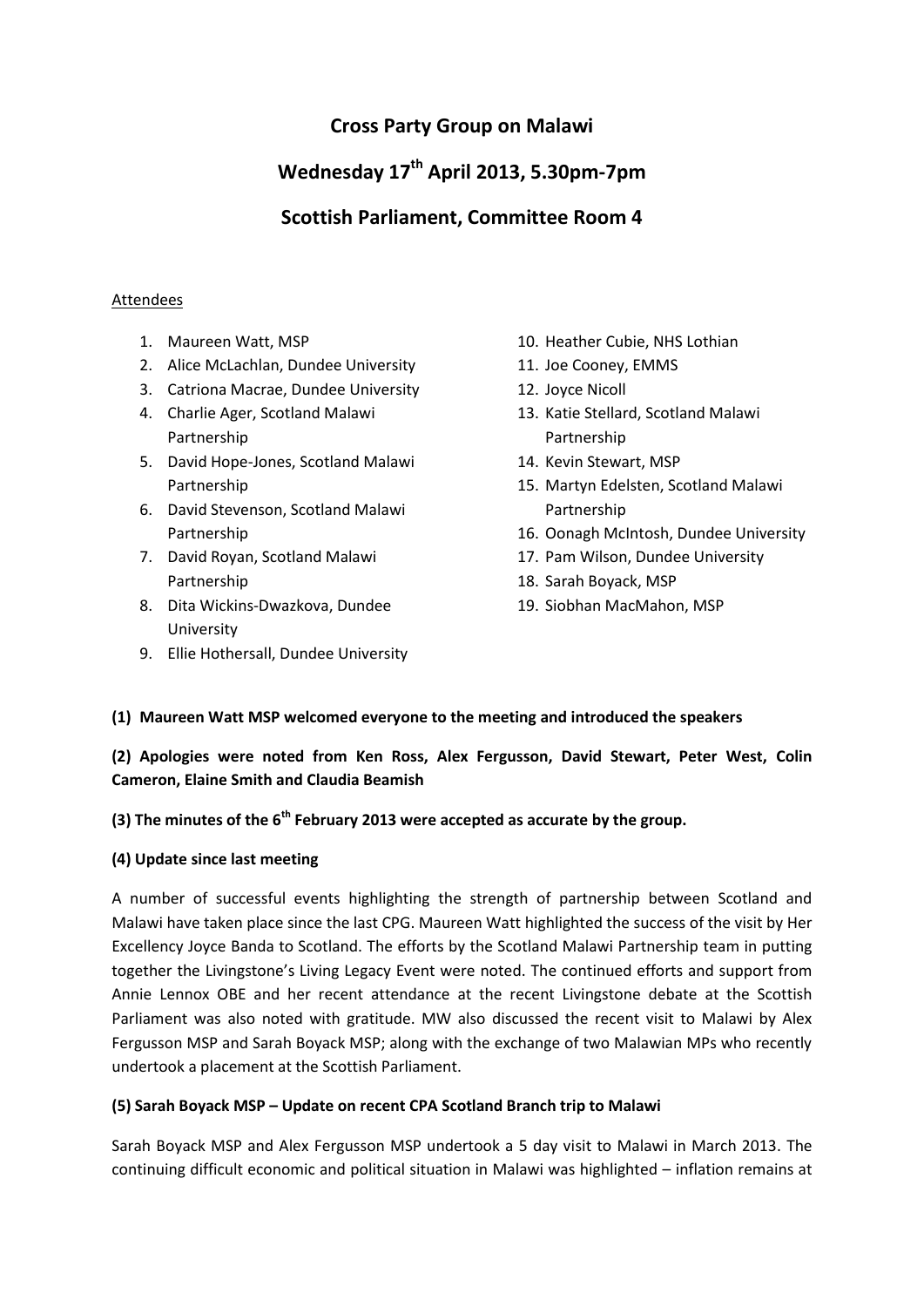30% making basics such as food and fuel unaffordable to many in Malawi. Sarah Boyack travelled to the constituency of the Malawian MP that she is paired with, Hon. Christina Chiwoko. The issue of classroom and teacher shortages was emphasised – with over 100 children per classroom at the schools she visited. In addition public investment in the constituency had been spent on the building of a head teacher's house and the set-up of a new market for local farmers to sell their produce. SB also saw the work of 'Joy for Motherhood' which had provided two nurses to ensure support for a new born orphan. However this incident also highlighted the continuing problem of maternal health in Malawi.

SB also visited the 'Theatre for Change' project which works to increase HIV/AIDs awareness through plays and radio programmes. They focus on 3 key groups – sex workers, teachers and police. Teachers are a particularly vulnerable group. SB shared recent statistics from Malawi that 1% of students has HIV/AIDs upon beginning college and by the end 20% are HIV positive.

The comparative lack of resources at the Malawian Parliament was apparent. SB and the Scottish Government are trying to offer the Malawian govt. an equivalent parliamentary scrutiny and audits model based on the resources that they have. The Malawian Parliament highlighted its wish to see where Scottish govt. spending goes in Malawi – to which NGOs, projects, etc.

SB noted the importance of retaining women's representation in Malawi. SB indicated that the best approach to this was to offer gender equality training; identification and training of female candidates; and support to autonomous women's organisations. Also, the importance of forming strategic alliances with male colleagues, civil society and party leaders was highlighted. The need to outlaw all political violence was also emphasised; all parties agreed to commit to this.

David Hope-Jones asked SB about the most effective way for the SG to communicate transparency to the Malawian govt. SB stressed the lack of resources and staff in MG and lack of information sharing. Malawi is an emerging democracy and accountability should be emphasised. Efforts should be focused on building capacity.

#### **(5) Presentations by University of Dundee Students**

David Royan introduced the presentations. All students are  $3<sup>rd</sup>$  and  $4<sup>th</sup>$  year medical students, who travelled to Malawi to undertake research electives. DR and Oonagh McIntosh travelled to Blantyre, while Alice McLachlan and Catriona Macrae travelled to Nkhoma.

Research undertaken by AM focused on an analysis of the use of referral forms used by district health centres to Nkhoma hospital. AM analysed which patients were referred; how well they were referred (e.g. how well referral forms were filled in). Most common reasons for referral were found to be younger groups of patients and most severely ill – malaria; pneumonia; labour obstruction; maternal issues. AM developed a scoring system for referral forms. AM found that vast majority of forms were completed to a high standard however there was a lack of fully completed forms. Form quality was found to be directly associated with adverse outcomes for patients. AM presented her findings at a district meeting with staff to discuss how findings could be addressed and make recommendations. Lack of drugs at district heath centres found to be major reason for referrals.

CM's research investigated paediatric prescribing at Nkhoma hospital. CM used data from the children's ward and found 60% of outpatients were children. While there are national guidelines in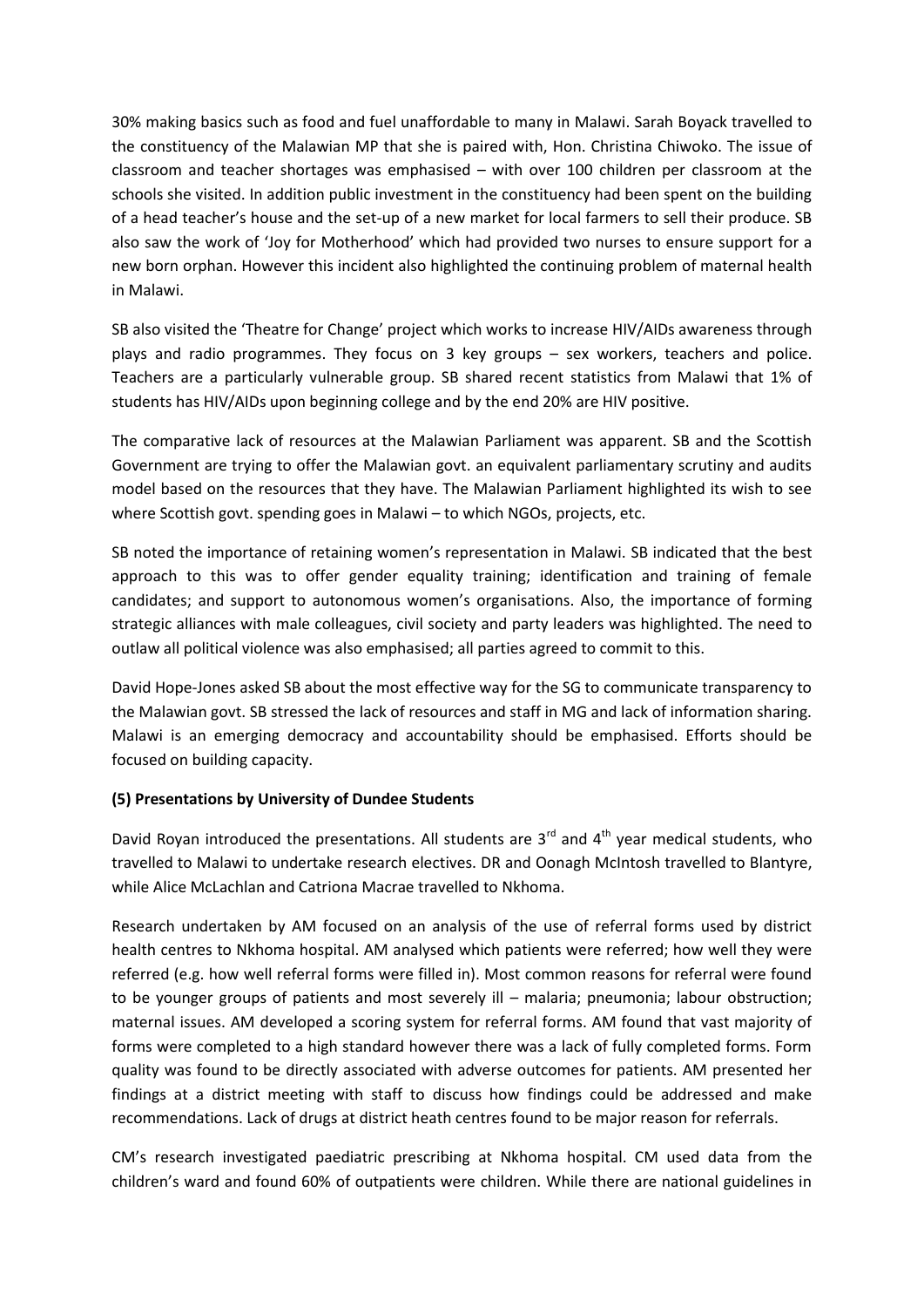place, serious errors were reported. CM found the most important elements for improving practice to be – better adherence to guidelines; the need for more localised guidelines; additional training for all prescribers (some prescribers had not been training in paediatrics specifically).

DR undertook his six week elective programme at Queen Elizabeth Central Hospital in Blantyre. He highlighted the increasing trend of US and UK students travelling to developing countries to undertake their electives. DR investigated the level of practice undertaken by elective students. DR found some elective students practising outwith their competency levels. DR reviewed the roles and responsibilities of elective students via interviews with students and observation. DR found that lack of supervision could result in practice above competency levels – lack of supervision could be abused. DR stressed that he did not see any dangerous practice; however this could happen without the correct supervision. DR found lack of pre-departure ethics training to be a factor.

OM evaluated the exchange elective programme between the Malawian College of Medicine and the University of Dundee. 12 Malawian students have had the opportunity to come to Scotland, with 2 students per annum coming for 6 weeks. OM collected data via interviews with students. Most common observation raised by Malawian students was the level of healthcare seeking in Scotland – Scottish patients go to the doctors for more minor ailments compared with Malawian patients. Malawian elective students praised the elective programme as a highly motivating and valuable opportunity. OM found the programme acted as a retainer for graduates in Malawi, stopping brain drain. OM hoped research could be used to develop more partnerships for exchange.

#### **(6) Questions and Answers with Dundee University Students**

DS asked about the experiences of Malawian students of Scotland in general. OM explained that students found the experience to be an opportunity for comparison; seeing how Malawi fits into Global Health. Idea of the GP is different between Scotland and Malawi; relationships between consultants and students is also different. Students also enjoyed exposure to more advanced resources and technology.

AM explained that, while a standardised referral form had been developed by Nkhoma hospital, health centres were continuing to use their own forms. It was found that forms were better filled in if the new form was used. Clinical officers fill in the forms but have varied levels of experience partly due to staff rotations by the govt. ME highlighted the possibility of using computers to aid in form processing. AM agreed that while no immediate plans were in place for the use of computers, a better organisation system was needed.

MW asked whether referral was less likely in Malawi than in Scotland. AM explained that doctors were good at referring to hospitals; AM did not notice a lower or higher case of referrals. It was found that Malawian patients do not often go to the doctors until very ill which resulted in a large number of referrals. It was found patients refuse due to fees – there is a lack of funding and subsidies. Children and pregnant women are only groups well subsidised.

DHJ raised the issue of what the most effective types of electives were for Malawian institutions. DR explained that due to lack of time that issue could not be discussed with hosts in depth. However, DR explained that doctors appreciated student electives' help as additional staff.